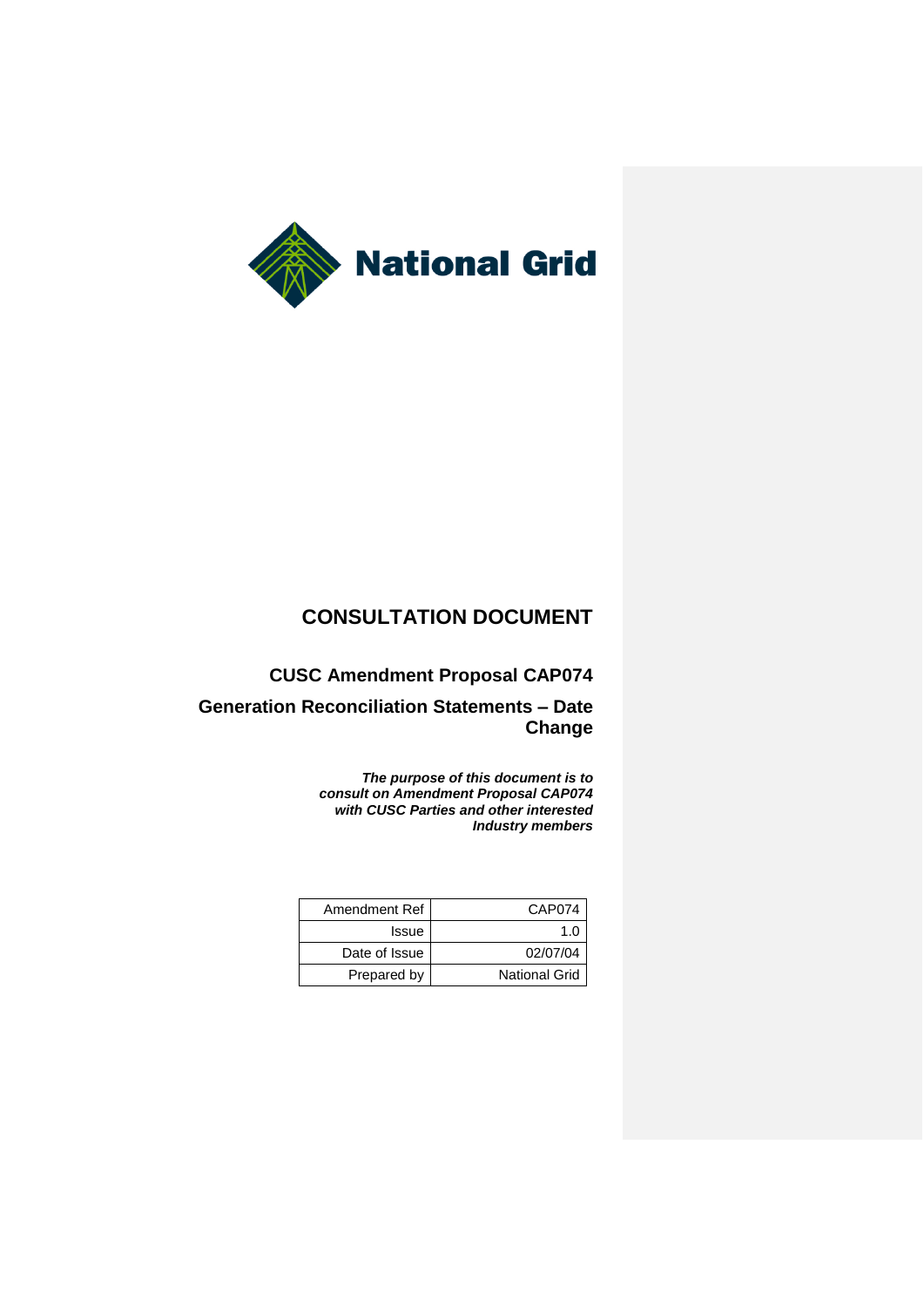# **I DOCUMENT CONTROL**

# **a National Grid Document Control**

| <b>Version</b> | Date     | Author        | <b>Change Reference</b>            |
|----------------|----------|---------------|------------------------------------|
| 0.1            | 30/06/04 | National Grid | Initial Draft for internal comment |
| 1.0            | 2/07/04  | National Grid | Formal version for release         |

# **b Document Location**

National Grid website:

[http://www.nationalgridinfo.co.uk/cusc/mn\\_consultation\\_index.html](http://www.nationalgridinfo.co.uk/cusc/mn_consultation_index.html)

# **c Distribution**

| <b>Name</b>                                | Organisation |
|--------------------------------------------|--------------|
| <b>CUSC Parties</b>                        | Various      |
| <b>Panel Members</b>                       | Various      |
| <b>Interested Parties</b>                  | Various      |
| Core Industry Document Owners              | Various      |
| National Grid Industry Information Website |              |

# **II CONTENTS TABLE**

| $\mathbf{L}$ |                                                  |  |
|--------------|--------------------------------------------------|--|
|              | a i                                              |  |
|              | h —                                              |  |
|              | $\mathsf{C}$                                     |  |
| 1.0          |                                                  |  |
| 2.0          |                                                  |  |
| 3.0          |                                                  |  |
| 4.0          | ASSESSMENT AGAINST APPLICABLE CUSC OBJECTIVES  4 |  |
| 5.0          |                                                  |  |
| 6.0          |                                                  |  |
| 7.0          |                                                  |  |
| 8.0          |                                                  |  |
|              |                                                  |  |
|              |                                                  |  |
|              |                                                  |  |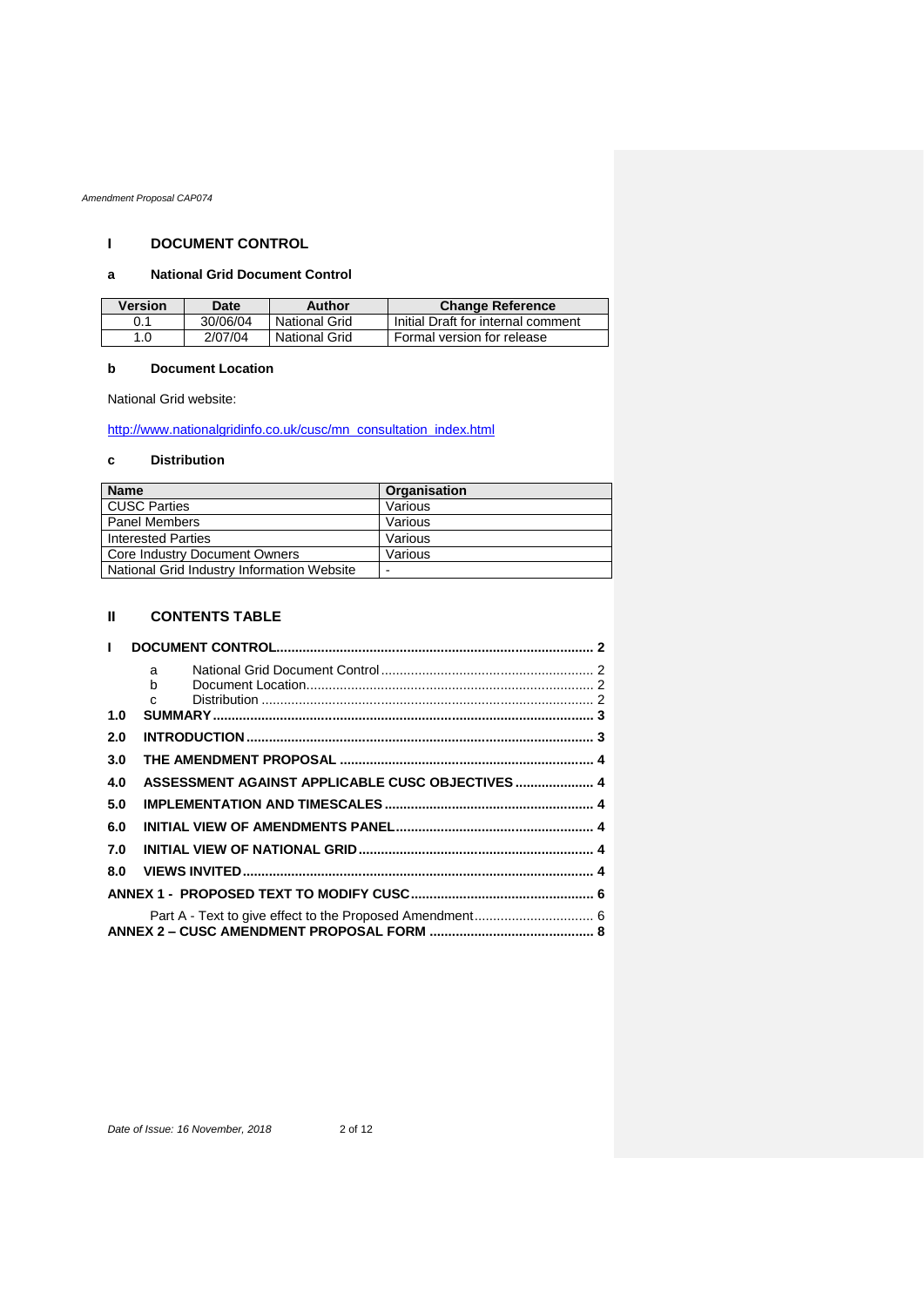### **1.0 SUMMARY**

- 1.1 CAP074 proposes to introduce an obligation on National Grid Transco to produce Generation Reconciliation Statements by 30<sup>th</sup> April in each financial year. Historically, National Grid Transco had an obligation to produce these statements by the  $31<sup>st</sup>$  of March however, this obligation was erroneously removed by a house keeping amendment. Currently, CAP072 is being progressed, which proposes the re-introduction of the 31<sup>st</sup> of March obligation. The CUSC Panel and the Authority believed that the current CAP074 proposal should not be raised as an Alternative to CAP072, because it did not address the same defect. (The defect CAP072 is addressing, being that the housekeeping amendment had removed the original obligation in error. The defect CAP074 is addressing is that since the introduction of CAP043, the 31<sup>st</sup> March obligation is no longer deliverable.) However, both the CUSC Panel and the Authority were comfortable with CAP074 being raised as a separate Amendment proposal at this time.
- 1.2 Whilst CAP072 and CAP074 are separate Amendment proposals, there is an interaction in terms of implementation. Were CAP072 to have been rejected prior to the CAP074 decision, the CAP074 change would be implemented via Legal text that introduced paragraph 3.13.2 of the CUSC (which following the introduction of CAP055 will be paragraph 3.13.3) with a date of  $30<sup>th</sup>$  April. Were CAP072 have been accepted, CAP074 would be implemented by simply changing the date in the CAP072 Amendment from the 31st March to the 30<sup>th</sup> April. We would advise the Authority that we do not believe it is possible for approval of CAP074 to be followed by approval of CAP072.
- 1.2 CAP074 was proposed by National Grid and submitted to the CUSC Amendments Panel for consideration at their meeting on 25<sup>th</sup> June 2004. The Amendments Panel determined that the issue was appropriate to proceed to wider industry consultation by National Grid.
- 1.3 This document initiates this wider consultation exercise and invites views on CUSC Amendment Proposal CAP074. The consultation closing date is 30<sup>th</sup> July 2004.

## **2.0 INTRODUCTION**

- 2.1 This is a consultation document issued by National Grid under the rules and procedures specified in the Connection and Use of System Code (CUSC) as designated by the Secretary of State.
- 2.2 Further to the submission of Amendment Proposal CAP074, this document seeks views from industry members relating to the Amendment Proposal.
- 2.3 This consultation document outlines the nature of the CUSC changes that are proposed. Representations received in response to this consultation document will be included in National Grid's Amendment Report that will be furnished to the Authority for their decision.
- 2.4 This consultation document has been prepared in accordance with the terms of the CUSC. An electronic copy can be found on the National Grid website, at [http://www.nationalgrid.com/uk/indinfo/cusc,](http://www.nationalgridinfo.co.uk/cusc) and the Amendment Proposal form.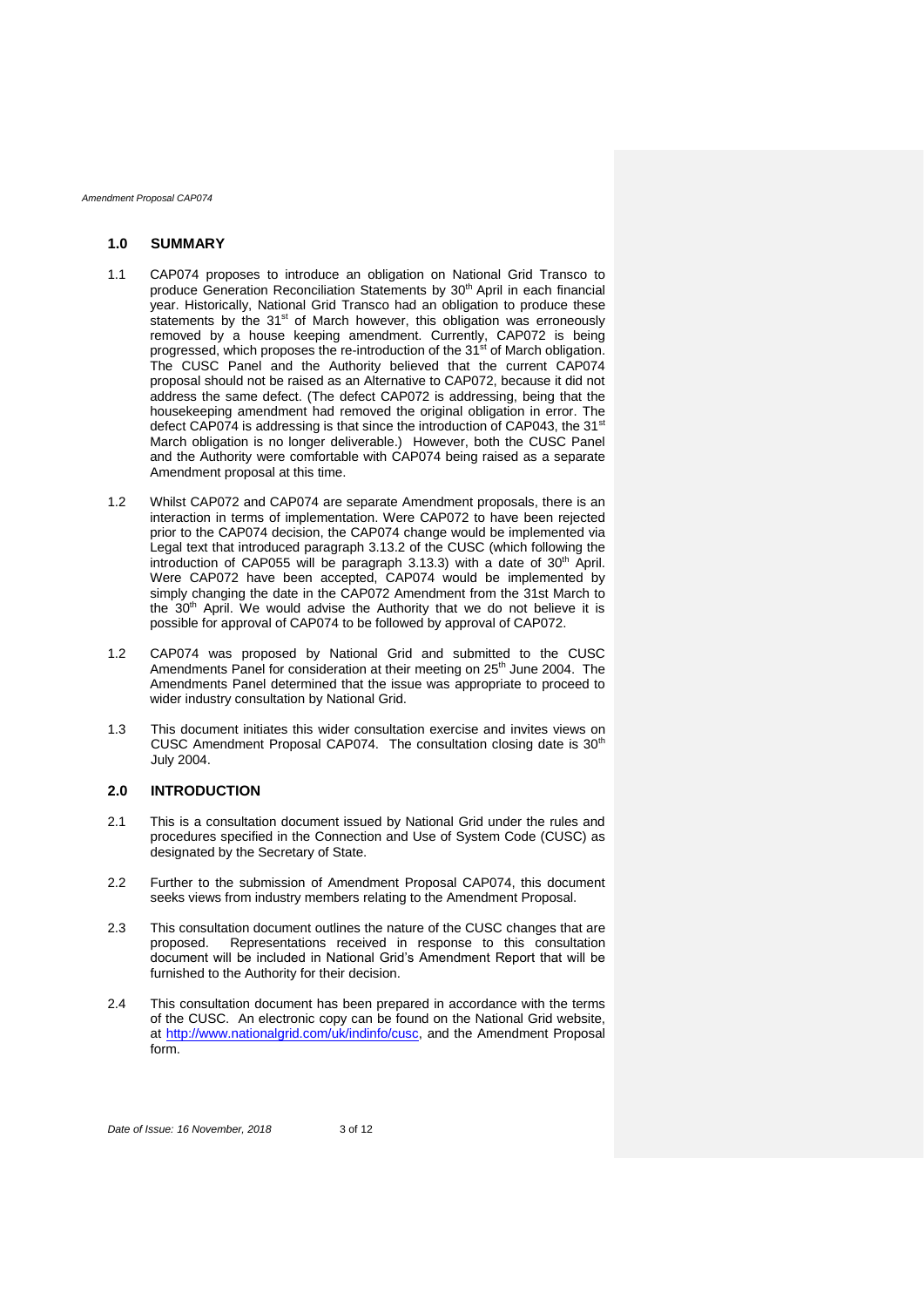### **3.0 THE AMENDMENT PROPOSAL**

- 3.1 NGC produces Generation Reconciliation Statements in respect of generation related Transmission Network Use of System (TNUoS) Charges to be sent to Users on an annual basis. Previous versions of the CUSC have, in Paragraph 3.12.2 required NGC to produce these by 31<sup>st</sup> March in each financial year. This paragraph was erroneously deleted by CAP065, but its reinstatement is proposed by CAP072. As a consequence of CAP043, NGC is proposing the introduction of a paragraph (to be numbered 3.13.2, following the implementation of CAP055) that would require NGC to produce Generation Reconciliation Statements by 30<sup>th</sup> April of each financial year.
- 3.2 Prior to CAP043, Users annual TNUoS generation liabilities were incurred up to 28<sup>th</sup> February, giving NGC a clear month to calculate reconciliation amounts. One effect of CAP043 was to extend the period in which liabilities could be incurred to 31<sup>st</sup> March of each financial year. Generators with offers for increased TEC can sign these up to the end of the financial year. This significantly reduces the viability of calculating reconciliation charges and in some instances makes it impossible for Users to have received them by 31<sup>st</sup> March. NGC therefore believes that a paragraph should be introduced into the CUSC stating that NGC should produce Generation Reconciliation Statements and send them to Users by 30<sup>th</sup> April in each Financial Year. This would again allow NGC a clear month in which to calculate the reconciliation charges.

### **4.0 ASSESSMENT AGAINST APPLICABLE CUSC OBJECTIVES**

4.1 Introducing this paragraph into the CUSC will enable National Grid to more easily and efficiently discharge its obligations under the Act and the Transmission Licence and fulfil its obligations to facilitate competition in the generation and supply of electricity.

# **5.0 IMPLEMENTATION AND TIMESCALES**

5.1 It proposed that implementation takes place with effect from 10 days after the Authority's decision. We would highlight that we do not believe it would be possible for the Authority to approve CAP072 and CAP074 out of sequence. However, it would be possible for a negative decision on CAP072 to follow a positive decision out of sequence.

# **6.0 INITIAL VIEW OF AMENDMENTS PANEL**

6.1 The Panel considered CAP074 at its meeting on 25<sup>th</sup> June 2004 and agreed that National Grid should proceed to industry consultation on CAP074.

### **7.0 INITIAL VIEW OF NATIONAL GRID**

7.1 National Grid proposed CAP074 and believes that it will better facilitate achievement of the Applicable CUSC Objectives.

### **8.0 VIEWS INVITED**

8.1 National Grid is seeking the views of interested parties in relation to the issues raised by Amendment Proposal CAP074 and issues arising from the proposed timescale for implementation of CAP074.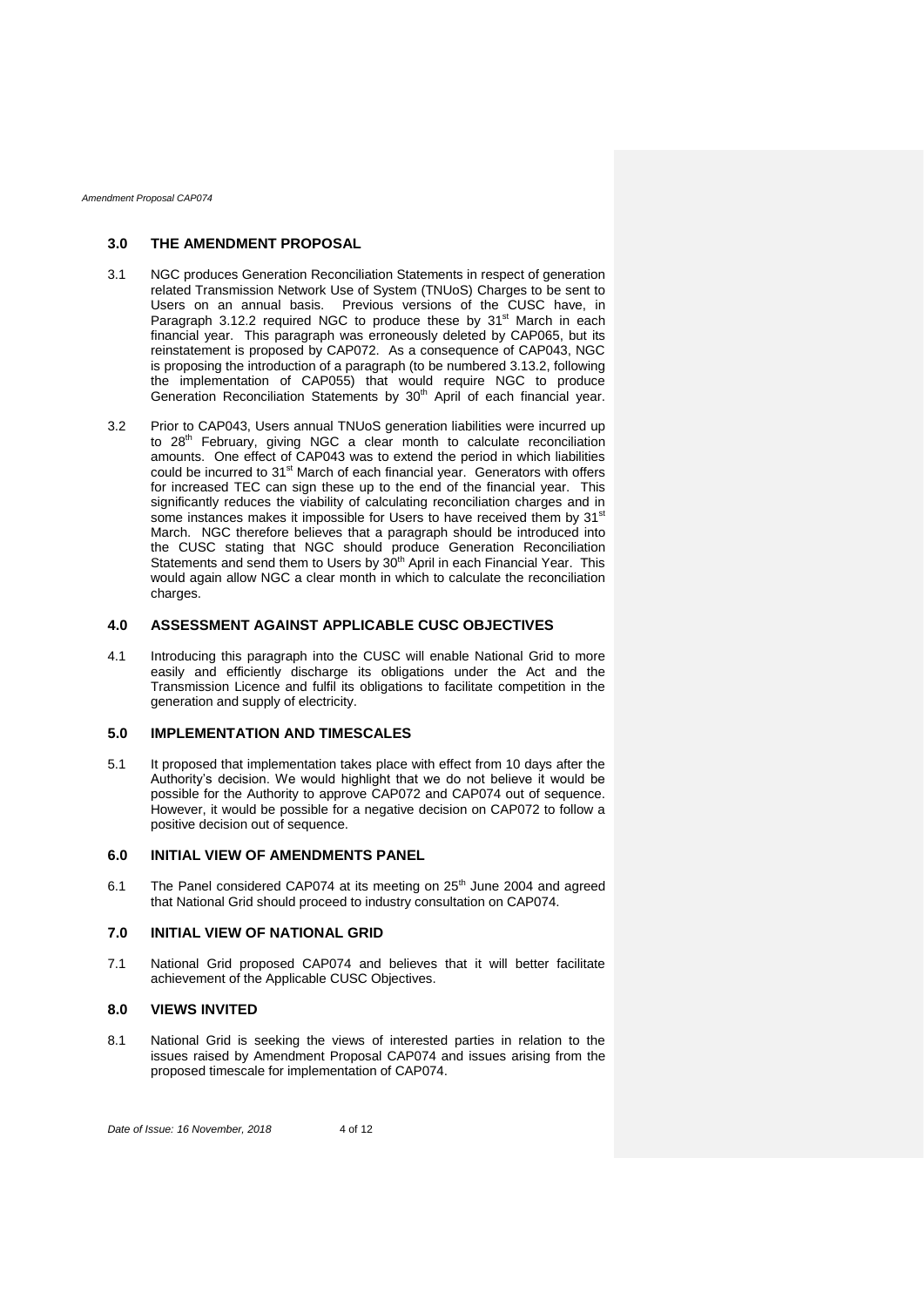- 8.2 Please send your responses to this consultation to National Grid by no later than close of business on 30<sup>th</sup> July 2004.
- 8.3 Please address all comments to the following e-mail address:

[Lindsey.Paradine@ngtuk.com](mailto:Lindsey.Paradine@ngtuk.com)

Or alternatively, comments may be addressed to:

Lindsey Paradine Commercial National Grid Company plc National Grid House Kirby Corner Road Coventry CV4 8JY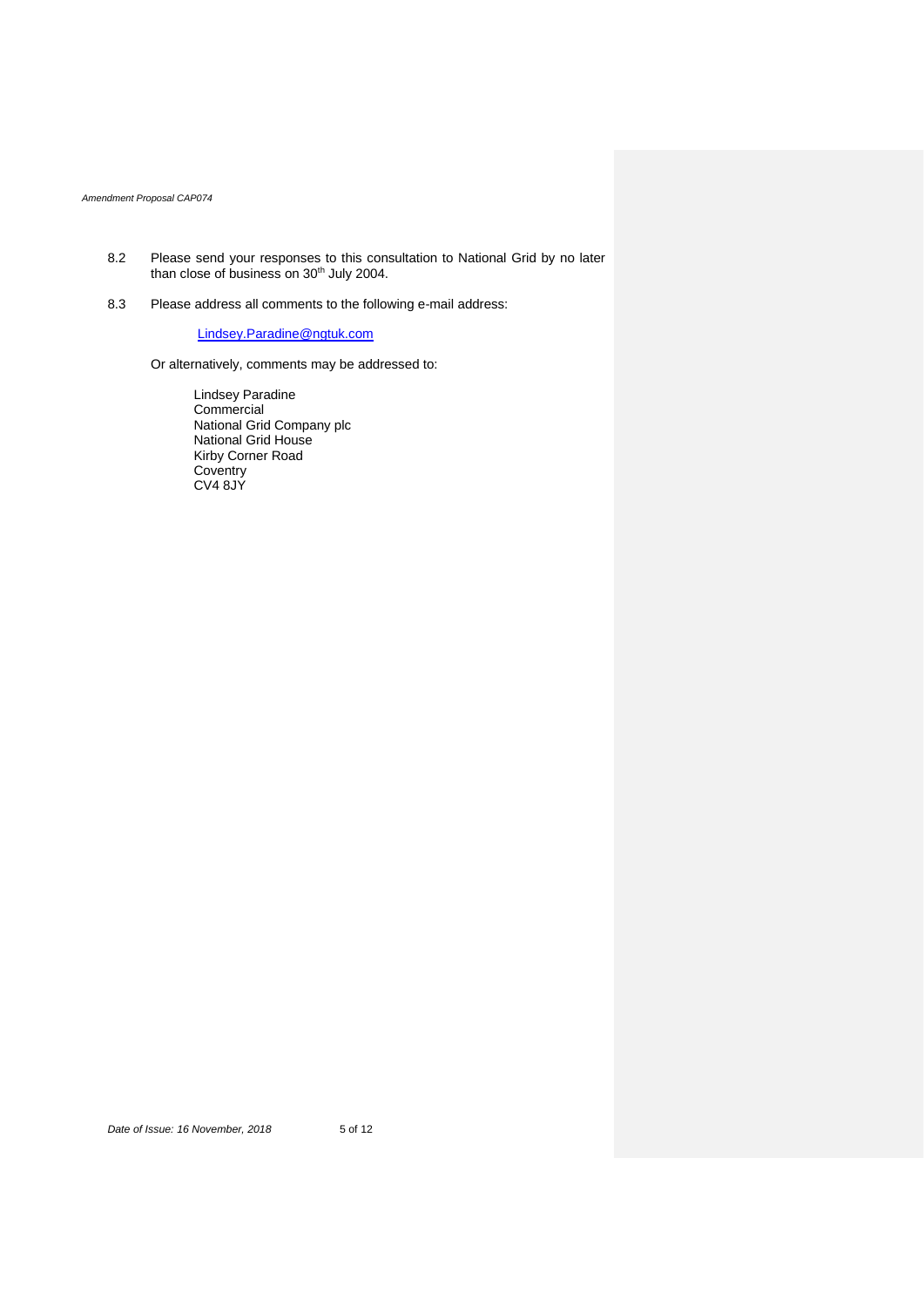### **Annex 1 - Proposed Text to Modify CUSC**

### **Part A - Text to give effect to the Proposed Amendment**

**For the avoidance of doubt, text to be added is shown in colour and underlined. Text to be removed is shown in colour and strike-out. The wording of both versions of legal text is consistent with the wording in the surrounding paragraphs. The relevant Financial Year referred to is the preceding Financial Year, as stated in paragraph 3.13.1.**

### **Text of Paragraph 3.13.2 for insertion in to the CUSC if CAP072 is rejected before CAP074 consideration.**

Following the insertion of the Paragraph below all consequential Paragraphs and references contained therein will be re-numbered accordingly as follows:

| <b>Existing Paragraph</b> | New Paragraph Number |
|---------------------------|----------------------|
| 3.13.2                    | 3.13.3               |
| 3.13.3                    | 3.13.4               |
| 3.13.4                    | 3.13.5               |
| 3.13.5                    | 3.13.6               |
| 3.13.6                    | 3.13.7               |
| 3.13.7                    | 3.13.8               |
|                           |                      |

Reference in the existing Paragraph 3.13.2 to Paragraph 3.13.6 will become a reference to Paragraph 3.13.7.

Reference in the existing Paragraph 3.13.4 to Paragraph 3.13.6 will become a reference to Paragraph 3.13.7.

References in the existing Paragraph 3.13.5 (a) to Paragraphs 3.13.3 and 3.13.5 will become references to Paragraphs 3.13.4 and 3.13.6 respectively.

Reference in the existing Paragraph 3.13.6 (a) (i) to Paragraph 3.13.4 will become a reference to Paragraph 3.13.5.

Reference in the existing Paragraph 3.13.6 (a) (iii) to Paragraph 3.13.6 will become a reference to Paragraph 3.13.7.

Reference in the existing Paragraph 3.13.6 (b) to Paragraph 3.13.6 will become a reference to Paragraph 3.13.7

## Generation Reconciliation Statement

3.13.2 As soon as reasonably practicable and in any event by 30 April in each **Financial Year**, **NGC** shall prepare a generation reconciliation statement (the **"Generation Reconciliation Statement"**) in respect of generation related **Transmission Network Use of System Charges** and send it to the **User**. Such statement shall specify the **Actual Amount** and the **Notional Amount** of generation related **Transmission Network Use of System Charges** for each month during the relevant **Financial Year** and, in reasonable detail, the information from which such amounts were derived and the manner in which they were calculated.

*Date of Issue: 16 November, 2018* 6 of 12

**Formatted Formatted:** Bullets and Numbering **Formatted Formatted Formatted Formatted Formatted Formatted Formatted Formatted Formatted Formatted**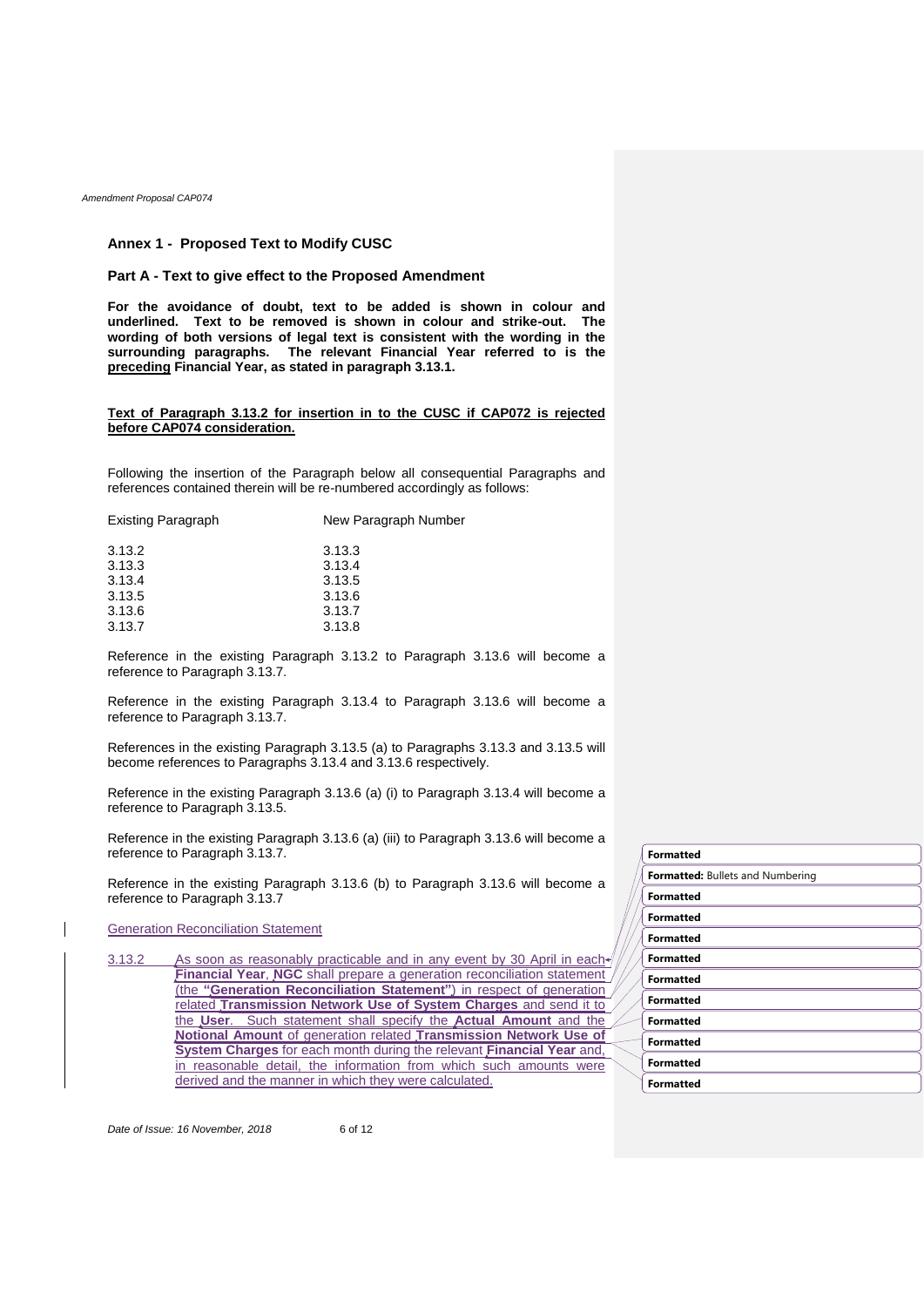# **Text of Paragraph 3.13.2 for insertion into the CUSC if CAP072 is approved before CAP074 consideration**

# Generation Reconciliation Statement

3.13.2. As soon as reasonably practicable and in any event by 31 March 30 April in each **Financial Year**, **NGC** shall prepare a generation reconciliation statement (the **"Generation Reconciliation Statement"**) in respect of generation related **Transmission Network Use of System Charges** and send it to the **User**. Such statement shall specify the **Actual Amount** and the **Notional Amount** of generation related **Transmission Network Use of System Charges** for each month during the **relevant Financial Year** and, in reasonable detail, the information from which such amounts were derived and the manner in which they were calculated.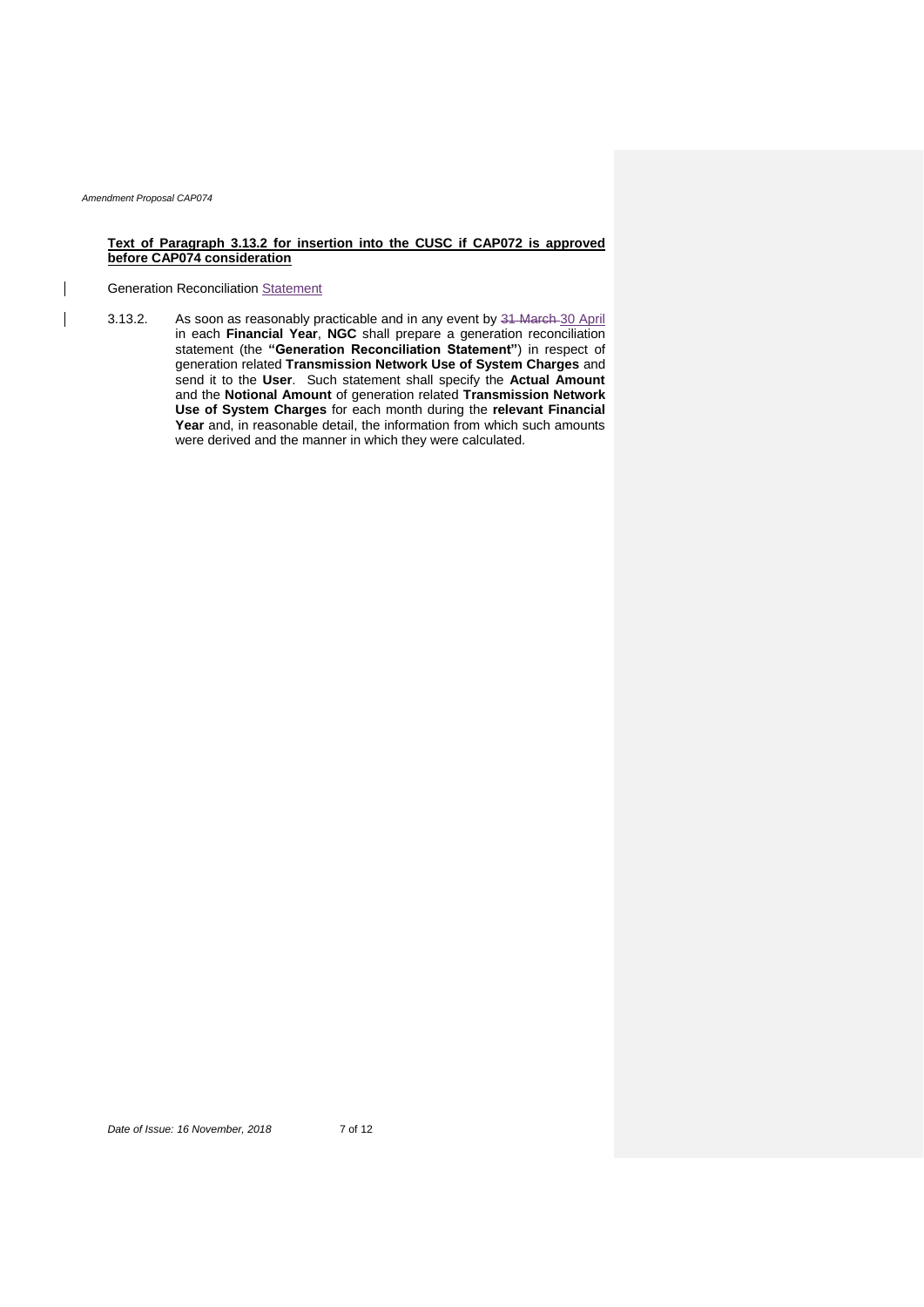# **Annex 2 – CUSC Amendment Proposal Form**

| <b>CUSC Amendment Proposal Form</b>                                                                                                                                                                                                                                                                                                                                                                                                                                                                                                                                                                                                                                                                                                                                                                                                                                                            | <b>CAP: 074</b> |  |
|------------------------------------------------------------------------------------------------------------------------------------------------------------------------------------------------------------------------------------------------------------------------------------------------------------------------------------------------------------------------------------------------------------------------------------------------------------------------------------------------------------------------------------------------------------------------------------------------------------------------------------------------------------------------------------------------------------------------------------------------------------------------------------------------------------------------------------------------------------------------------------------------|-----------------|--|
| Title of Amendment Proposal:                                                                                                                                                                                                                                                                                                                                                                                                                                                                                                                                                                                                                                                                                                                                                                                                                                                                   |                 |  |
| <b>Generation Reconciliation Statements - Date Change</b>                                                                                                                                                                                                                                                                                                                                                                                                                                                                                                                                                                                                                                                                                                                                                                                                                                      |                 |  |
| Description of the Proposed Amendment (mandatory by proposer):                                                                                                                                                                                                                                                                                                                                                                                                                                                                                                                                                                                                                                                                                                                                                                                                                                 |                 |  |
| NGC produces Generation Reconciliation Statements in respect of generation related Transmission<br>Network Use of System (TNUoS) Charges to be sent to Users on an annual basis. Previous versions<br>of the CUSC have, in Paragraph 3.12.2 required NGC to produce these by $31^{st}$ March.<br><b>This</b><br>paragraph was erroneously deleted by CAP065, but its reinstatement is proposed by CAP072.<br>However, as a consequence of CAP043, NGC is proposing the introduction of a paragraph (to be<br>numbered 3.13.2, following the implementation of CAP055) that would require NGC to produce<br>Generation Reconciliation Statements by 30 <sup>th</sup> April.                                                                                                                                                                                                                     |                 |  |
| Description of Issue or Defect that Proposed Amendment seeks to Address (mandatory by<br>proposer):                                                                                                                                                                                                                                                                                                                                                                                                                                                                                                                                                                                                                                                                                                                                                                                            |                 |  |
| Prior to CAP043, User's annual TNUoS generation liabilities were incurred up to 28 <sup>th</sup> February, giving<br>NGC a clear month to calculate reconciliation amounts. One effect of CAP043 was to extend the<br>period in which liabilities could be incurred to 31 <sup>st</sup> March. Generators with offers for increased TEC<br>can sign these right up until the end of the Financial Year. This means that, in some situations,<br>calculating reconciliation charges and sending these to Users by 31 <sup>st</sup> March may now prove<br>exceptionally difficult, if not impossible. NGC therefore believes that a paragraph should be<br>introduced into the CUSC stating that NGC should produce Generation Reconciliation Statements<br>and send them to Users by 30 <sup>th</sup> April. This would again give a NGC a clear month to calculate<br>reconciliation charges. |                 |  |
| Impact on the CUSC (this should be given where possible):                                                                                                                                                                                                                                                                                                                                                                                                                                                                                                                                                                                                                                                                                                                                                                                                                                      |                 |  |
| CAP074 is interactive with CAP072. The Authority should therefore consider its decision on CAP072<br>before CAP074. If CAP072 is rejected, CAP074 will add a new paragraph 3.13.2 to the CUSC with<br>consequential re-numbering of subsequent paragraphs. If CAP072 is approved then only the date in<br>3.13.2 needs to be changed to implement CAP074. Indicative legal text covering these eventualities<br>is provided.                                                                                                                                                                                                                                                                                                                                                                                                                                                                   |                 |  |
| Impact on Core Industry Documentation (this should be given where possible):                                                                                                                                                                                                                                                                                                                                                                                                                                                                                                                                                                                                                                                                                                                                                                                                                   |                 |  |
| None.                                                                                                                                                                                                                                                                                                                                                                                                                                                                                                                                                                                                                                                                                                                                                                                                                                                                                          |                 |  |
| Impact on Computer Systems and Processes used by CUSC Parties (this should be<br>given where possible):                                                                                                                                                                                                                                                                                                                                                                                                                                                                                                                                                                                                                                                                                                                                                                                        |                 |  |
| None.                                                                                                                                                                                                                                                                                                                                                                                                                                                                                                                                                                                                                                                                                                                                                                                                                                                                                          |                 |  |
| Details of any Related Modifications to Other Industry Codes (where known):                                                                                                                                                                                                                                                                                                                                                                                                                                                                                                                                                                                                                                                                                                                                                                                                                    |                 |  |
| <b>CAP072 - Generation Reconciliation Statements</b>                                                                                                                                                                                                                                                                                                                                                                                                                                                                                                                                                                                                                                                                                                                                                                                                                                           |                 |  |
| Justification for Proposed Amendment with Reference to Applicable CUSC Objectives** (mandatory                                                                                                                                                                                                                                                                                                                                                                                                                                                                                                                                                                                                                                                                                                                                                                                                 |                 |  |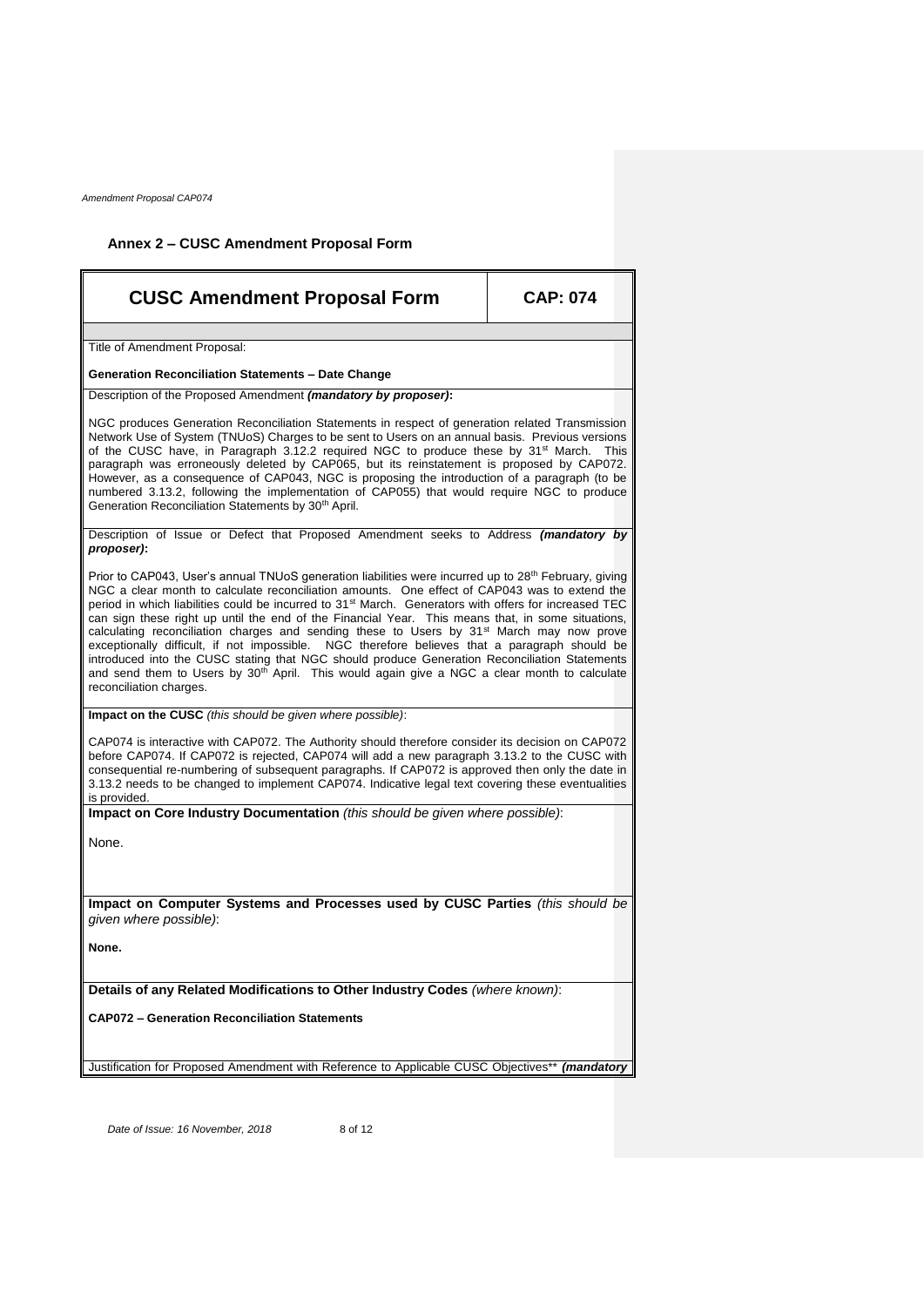#### *by proposer)***:**

Introducing this paragraph into the CUSC will enable National Grid to more easily and Efficiently discharge its obligations under the Act and the Transmission Licence and fulfil its Obligations to facilitate competition in the generation and supply of electricity.

| Details of Proposer:<br>Organisation's Name:                                                                                                                                                                      | The National Grid Company plc                                                                           |  |
|-------------------------------------------------------------------------------------------------------------------------------------------------------------------------------------------------------------------|---------------------------------------------------------------------------------------------------------|--|
| Capacity in which the Amendment is<br>being proposed:<br>(i.e. CUSC Party, BSC Party or<br>"energywatch")                                                                                                         | <b>CUSC Party</b>                                                                                       |  |
| Details of Proposer's<br><b>Representative:</b><br>Name:<br>Organisation:<br>Telephone Number:<br>Email Address:                                                                                                  | <b>Andrew Truswell</b><br><b>National Grid Company plc</b><br>01926 656388<br>andrew.truswell@ngtuk.com |  |
| <b>Details of Representative's</b><br>Alternate:<br>Name:<br>Organisation:<br>Telephone Number:<br>Email Address:                                                                                                 | Ben Graff<br>National Grid Company plc<br>01926 656312<br>ben.graff@ngtuk.com                           |  |
| <b>Attachments (Yes/No): Yes</b><br>If Yes, Title and No. of pages of each Attachment: Text of proposed Paragraph 3.13.2 if<br>CAP072 is rejected or amendment of date in 3.13.2 if CAP072 is approved. (2 pages) |                                                                                                         |  |

### **Notes:**

- *1. Those wishing to propose an Amendment to the CUSC should do so by filling in this "Amendment Proposal Form" that is based on the provisions contained in Section 8.15 of the CUSC. The form seeks to ascertain details about the Amendment Proposal so that the Amendments Panel can determine more clearly whether the proposal should be considered by a Working Group or go straight to wider National Grid Consultation.*
- *2. The Panel Secretary will check that the form has been completed, in accordance with the requirements of the CUSC, prior to submitting it to the Panel. If the Panel Secretary accepts the Amendment Proposal form as complete, then he will write back to the Proposer informing him of the reference number for the Amendment Proposal and the date on which the Proposal will be considered by the Panel. If, in the opinion of the Panel Secretary, the form fails to provide the information required in the CUSC, then he may reject the Proposal. The Panel Secretary will inform the Proposer of the rejection and report the matter to the Panel at their next meeting. The Panel can reverse the Panel Secretary's decision and if this happens the Panel Secretary will inform the Proposer.*

The completed form should be returned to:

Richard Dunn Panel Secretary Commercial Frameworks National Grid Company plc NGT House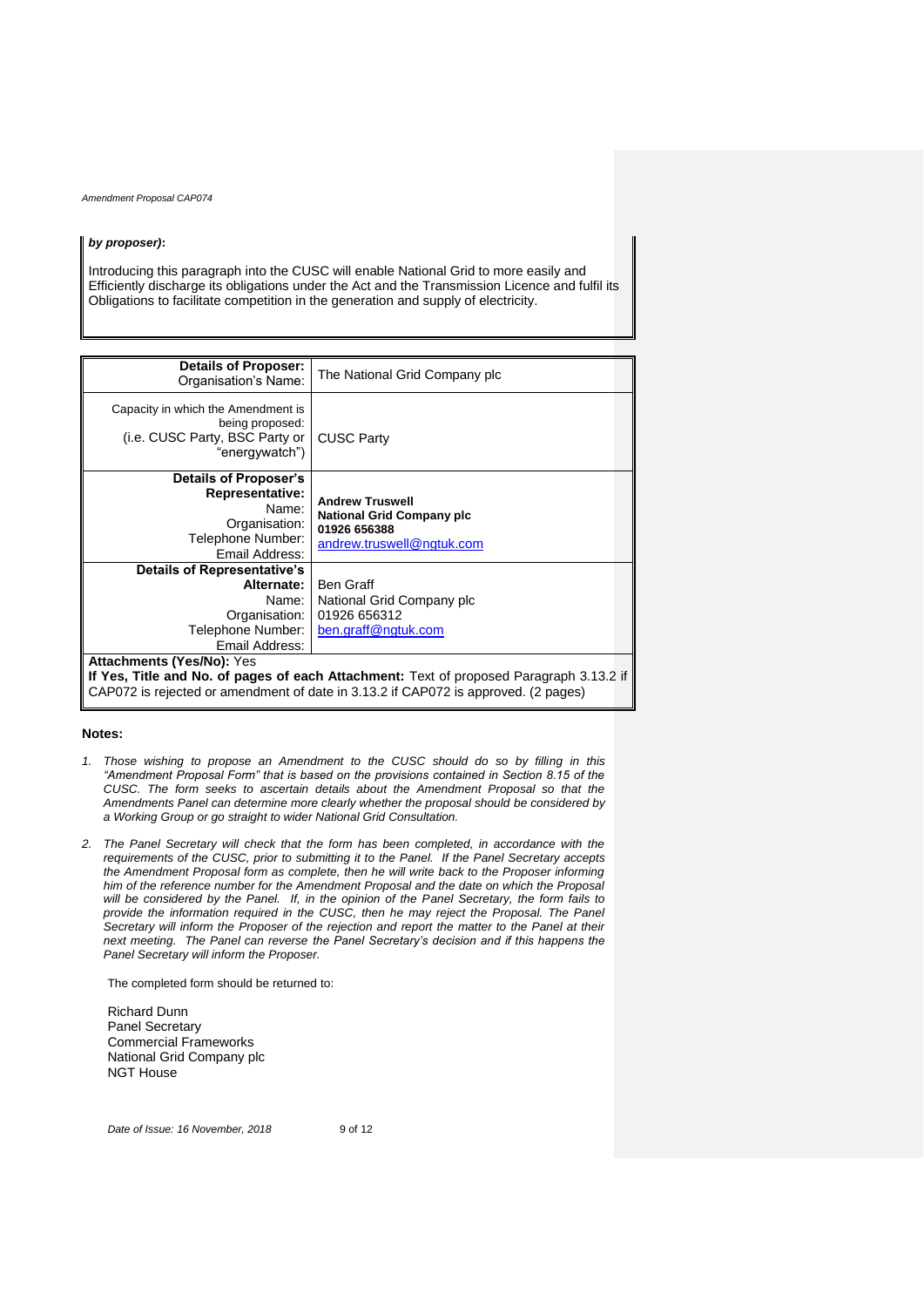Warwick Technology Park Gallows Hill Warwick, CV34 6DA Or via e-mail to: [CUSC.Team@uk.ngrid.com](mailto:CUSC.Team@uk.ngrid.com)

(Participants submitting this form by email will need to send a statement to the effect that the proposer acknowledges that on acceptance of the proposal for consideration by the Amendments Panel, a proposer which is not a CUSC Party shall grant a licence in accordance with Paragraph 8.15.7 of the CUSC. A Proposer that is a CUSC Party shall be deemed to have granted this Licence).

3. Applicable CUSC Objectives\*\* - These are defined within the National Grid Company Transmission Licence under Section C7F, paragraph 15. Reference should be made to this section when considering a proposed amendment.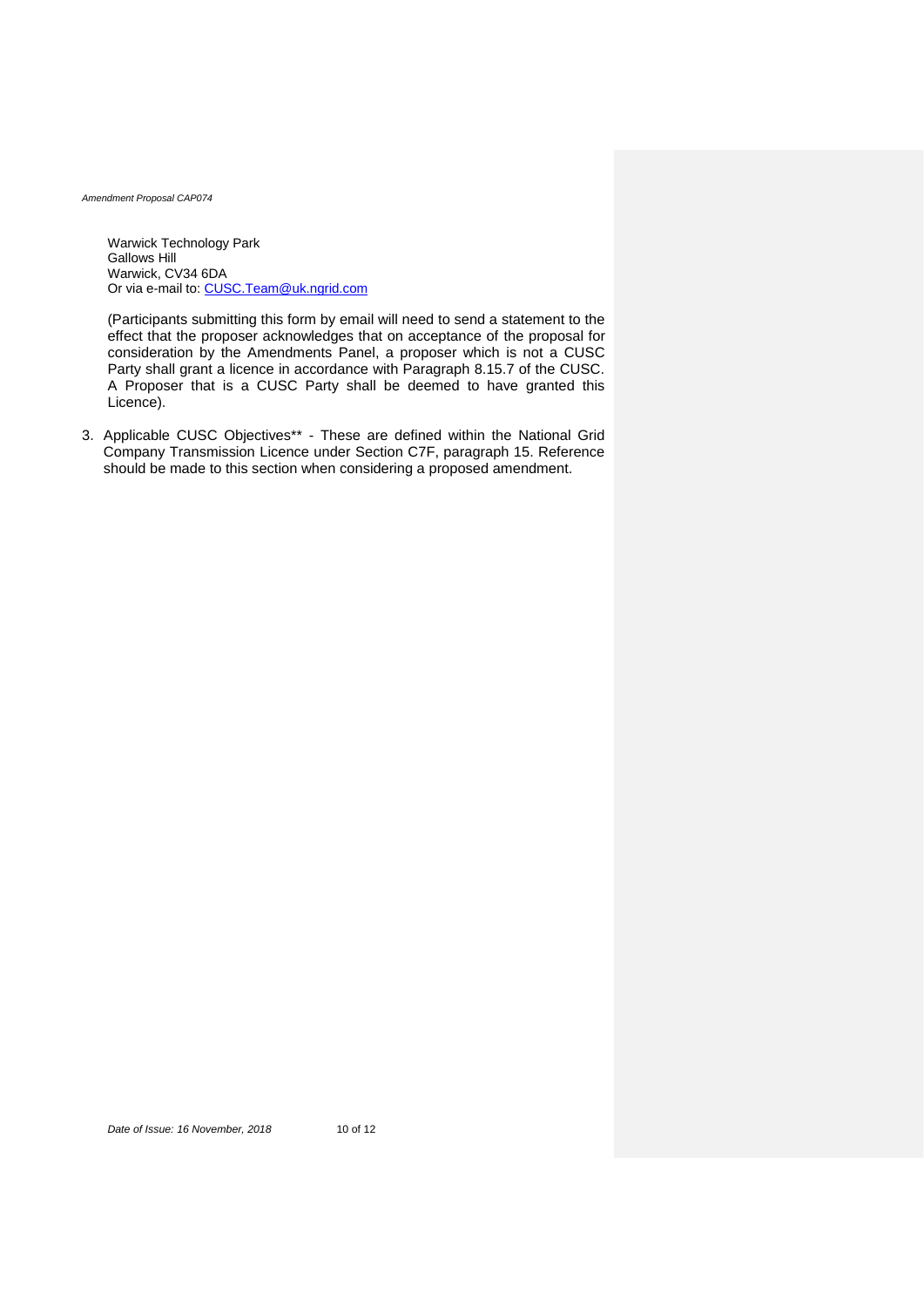# **Text of Paragraph 3.13.2 for insertion into the CUSC if CAP072 is rejected before CAP074 consideration**

Following the insertion of the Paragraph below all consequential Paragraphs and references contained therein will be re-numbered accordingly as follows:

| Existing Paragraph | New Paragraph Number |
|--------------------|----------------------|
| 3.13.2             | 3.13.3               |
| 3.13.3             | 3.13.4               |
| 3.13.4             | 3.13.5               |
| 3.13.5             | 3.13.6               |
| 3.13.6             | 3.13.7               |
| 3.13.7             | 3.13.8               |

Reference in the existing Paragraph 3.13.2 to Paragraph 3.13.6 will become a reference to Paragraph 3.13.7.

Reference in the existing Paragraph 3.13.4 to Paragraph 3.13.6 will become a reference to Paragraph 3.13.7.

References in the existing Paragraph 3.13.5 (a) to Paragraphs 3.13.3 and 3.13.5 will become references to Paragraphs 3.13.4 and 3.13.6 respectively.

Reference in the existing Paragraph 3.13.6 (a) (i) to Paragraph 3.13.4 will become a reference to Paragraph 3.13.5.

Reference in the existing Paragraph 3.13.6 (a) (iii) to Paragraph 3.13.6 will become a reference to Paragraph 3.13.7.

Reference in the existing Paragraph 3.13.6 (b) to Paragraph 3.13.6 will become a reference to Paragraph 3.13.7

# Generation Reconciliation Statement

3.13.2 As soon as reasonably practicable and in any event by 30 April in each **Financial Year NGC** shall prepare a generation reconciliation statement (the "**Generation Reconciliation Statement**") in respect of generation related **Transmission Network Use of System Charges** and send it to the **User**. Such statement shall specify the **Actual Amount** and the **Notional Amount** of generation related **Transmission Network Use of System Charges** for each month during the relevant **Financial Year** and, in reasonable detail, the information from which such amounts were derived and the manner in which they were calculated.

*Date of Issue: 16 November, 2018* 11 of 12